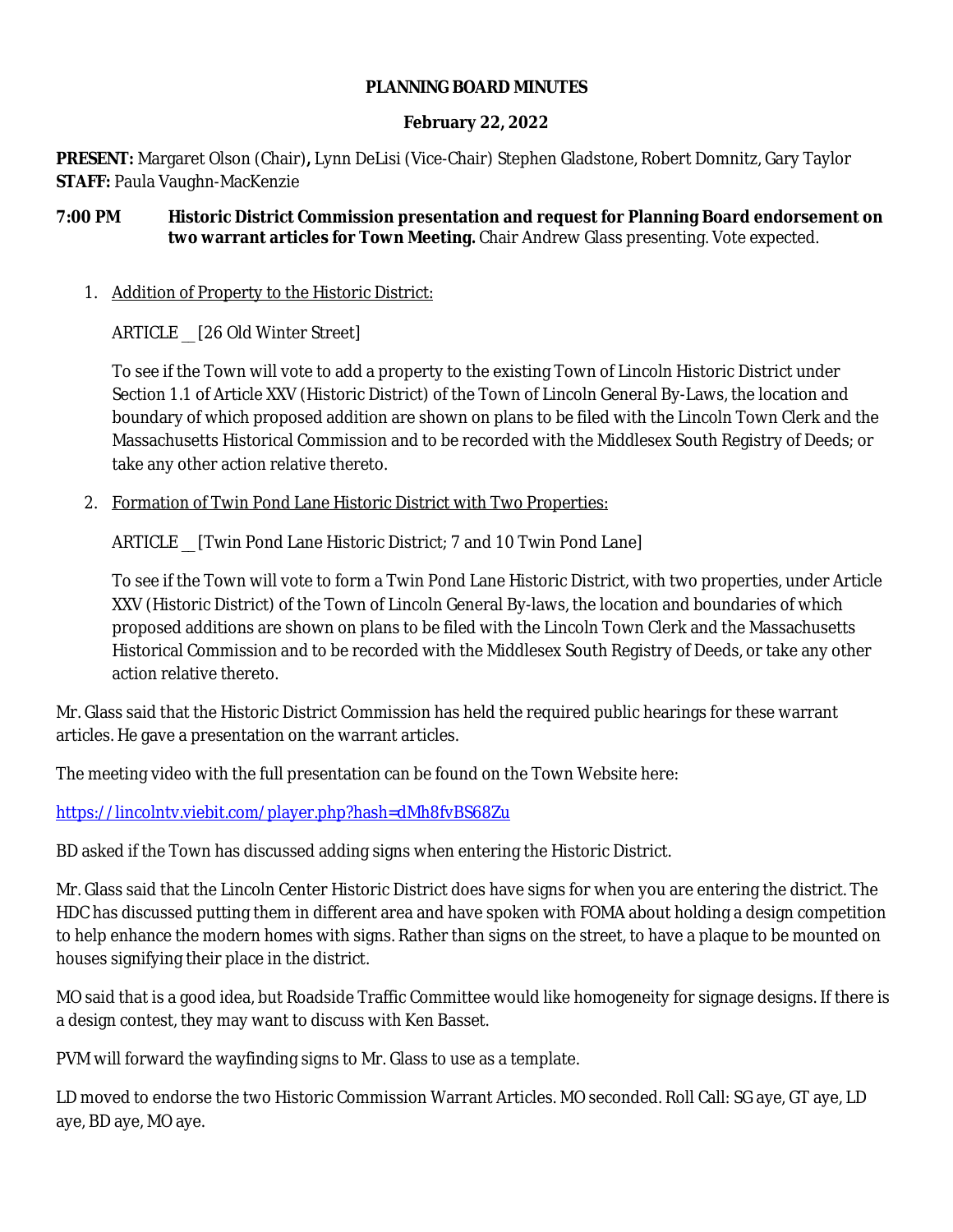GT asked if there have been discussions on what will happen with the Old Town Hall.

Mr. Glass said that it would be useful to bring together stakeholders and neighbors to have a discussion on plans for the building.

BD asked if the Post Office has been vacated.

GT said they have renewed the lease for one year, but it is unlikely to be renewed in the future because revenue generation is an issue for that location.

# **Business**

# **Liaison Reports**

### BPAC

MO said that BPAC has a schedule for their master plan to be drafted by mid-March. It will be brought to boards, committees, stakeholders, and residents over the summer. It will be presented at the State of the Town and will be brought up for a vote at Town Meeting 2023. The 2A project is also on BPACs radar. MO requested the new Minute Man NHP superintendent meet with BPAC so they can explain their perspective.

# BRSBC

BD reported that MassDOT stated in the Section 106 meeting that there will not be a Phase 2 to the resurfacing plans for 2A. Those who were against crosswalks at this time have argued that they would be included in Phase 2, so that such amenities would not have to be included now. Shortly after the meeting, the Park superintendent said that they would have to rethink their position. Richard Canale has been proposing a position from the BRSBC that still incorrectly references a Phase 2 for many of the proposed amenities and traffic calming measures.

GT asked if the meetings are recorded.

PVM said that MassDOT's meeting was not recorded. She added that Richard Canale, and representatives from all of the towns on the Byway have been involved in the discussions for three years and there has never been a proposed Phase 2.

MO said that MassDOT can only work within the existing pavement. The Phase 2 idea came about because there were things that some of the Towns wanted, so they got compiled into things to be considered later if at all.

BD said that the idea of Phase 2 has been, for some members of the BRSBC, a reason to not put in crosswalks at this time. These amenities would allow people to walk across 2A where they are already, just making it safer. State Highway Department is also mandated to consider pedestrians. The 100% plans have crosswalks and traffic calming included.

PVM said that the crosswalk locations have been discussed at length and are backed up by heat maps showing that people are already crossing in these areas, and it is dangerous. Lincoln has wanted these amenities for a long time.

MO said that meeting with the new superintendent could inform her of the history and the research that has been done.